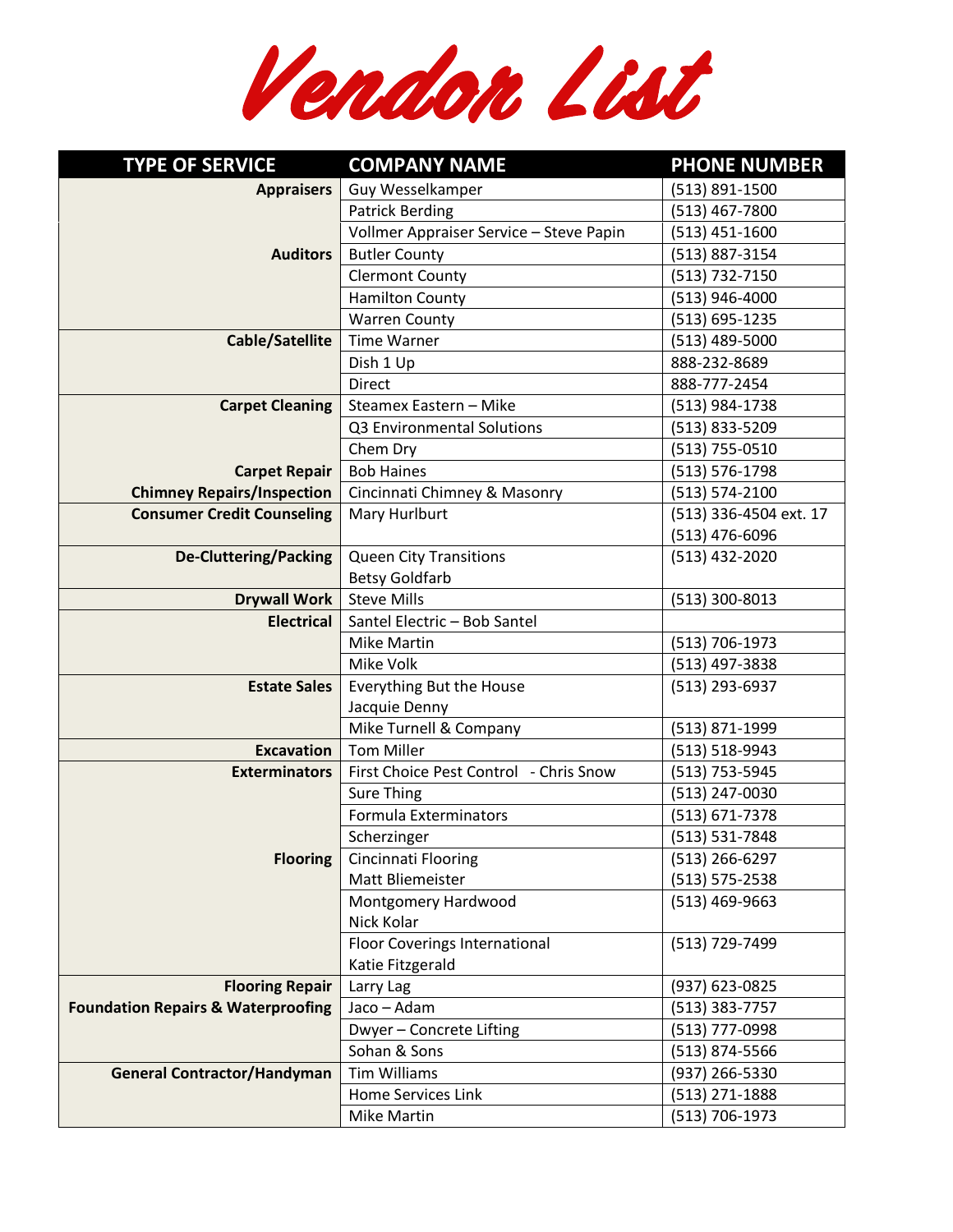| <b>TYPE OF SERVICE</b>              | <b>COMPANY NAME</b>                      | <b>PHONE NUMBER</b> |
|-------------------------------------|------------------------------------------|---------------------|
| <b>Heating &amp; Cooling</b>        | Miller Heating - Geoff Miller            | (513) 677-0597      |
|                                     | JJ Heating & Air - Jerry Smith           | (513) 231-1156      |
|                                     | Geiler Co. - Steve Geiler                | (513) 574-1200      |
| <b>Home Inspection</b>              | Your Whole House - Christopher Andler    | (513) 752-5018      |
| <b>Home Staging/Organizing</b>      | Red Door Design - Jessica Buringrud      | $(513) 518 - 1342$  |
|                                     | Clean Lines - Amber Young                | (513) 310-9703      |
| <b>House Cleaning</b>               | Sheer White Cleaning - Nancy White       | $(513)$ 753-1000    |
| <b>Insurance</b>                    | <b>HUFF Insurance</b>                    | (859) 331-8588      |
|                                     | Best-Walker Insurance - Josh Walker      | (513) 683-0221      |
|                                     | State Farm - Nick Brown                  | $(513) 563 - 2541$  |
|                                     | American Family Insurance - Matt Deck    | $(513)$ 385-1555    |
|                                     | Vacant Home Insurance                    | 800-935-7332        |
| <b>Interior Decorator</b>           | Red Door Design - Jessica Buringrud      | $(513) 518 - 1342$  |
|                                     | Numbus Nine - Mindy Frimer               | $(513) 721 - 6700$  |
|                                     | Jim Postler                              | (513) 721-7700      |
| Jewelers/Repairs                    | Montgomery Jewelers, Inc.                | (513) 793-6081      |
| <b>Junk Man</b>                     | Jerry Ball                               | (859) 743-2472      |
| Lawn/Landscape                      | Porter Lawn Care Services - Jakob Porter | (513) 646-7136      |
|                                     | Mike Forman                              | (513) 615-6015      |
|                                     | <b>EMES Lawn Care</b>                    | (513) 266-6329      |
|                                     | T & T Landscaping - Tate Yarnell         | (513) 615-6349      |
|                                     | Joe Schlie                               | (513) 828-8600      |
| <b>Lenders</b>                      | <b>HUFF Mortgage</b>                     | (513) 295-8711      |
|                                     | Huntington - Scott Burleigh              | (859) 866-5588      |
|                                     | Summit Funding - Brian Kubicki           | $(513) 560 - 2337$  |
| <b>Locksmith</b>                    | Fortress Lock - Mention HUFF             | (513) 823-9523      |
| <b>Mold Removal</b>                 | American Fire & Water - Bill Maier       | (513) 779-4357      |
| <b>Moving Companies</b>             | Atlas Van Lines - Joe Fieweger           | $(513)$ 961-2700    |
|                                     | Shelter Moving - Gordon Massie           | (513) 755-0700      |
|                                     | Two Men & A Truck                        | 877-263-6444        |
| <b>Painting</b>                     | Dan Letzler                              | (513) 289-9231      |
|                                     | Ken Young                                | (513) 324-6540      |
|                                     | <b>Enduring Colors</b>                   | (513) 550-1292      |
| <b>Pest Control</b>                 | Maximum Termite - Glen                   | (513) 309-9566      |
| <b>Plumbing Repairs/Inspections</b> | Beresford                                | $(513) 631 - 3395$  |
|                                     | Mike Schwan Plumbing                     | (513) 769-1705      |
|                                     | Max Hoffmeyer                            | (513) 921-1156      |
| <b>Pool Maintenance</b>             | Eastgate Pool                            | (513) 528-4141      |
|                                     | Cincinnati Pool Mgt -Gary Toner          | (513) 333-1444      |
| <b>Radon Inspectors</b>             | Radon Diagnostics - Bob Smith            | (513) 831-0743      |
|                                     | At Home Radon, Inc.                      | (513) 561-8378      |
| $\blacksquare$                      | The Geiler Compandy                      | $(513) 574 - 0025$  |
| <b>Real Estate Attorneys</b>        | Mike Fletcher                            | (513) 421-1313      |
|                                     | <b>Harold Anness</b>                     | (513) 763-3546      |
|                                     | Chris Finney                             | (513) 533-2996      |
| <b>Roof Inspections/Contractors</b> | <b>Chrisman Roofing</b>                  | (513) 886-3595      |
|                                     | Tom Schildmeyer                          | (513) 238-5278      |
|                                     | Dean Roofing - Terry Dean                | $(513) 543 - 7453$  |
| <b>Septic Inspections</b>           | Frank Jaynes                             | (513) 932-4338      |